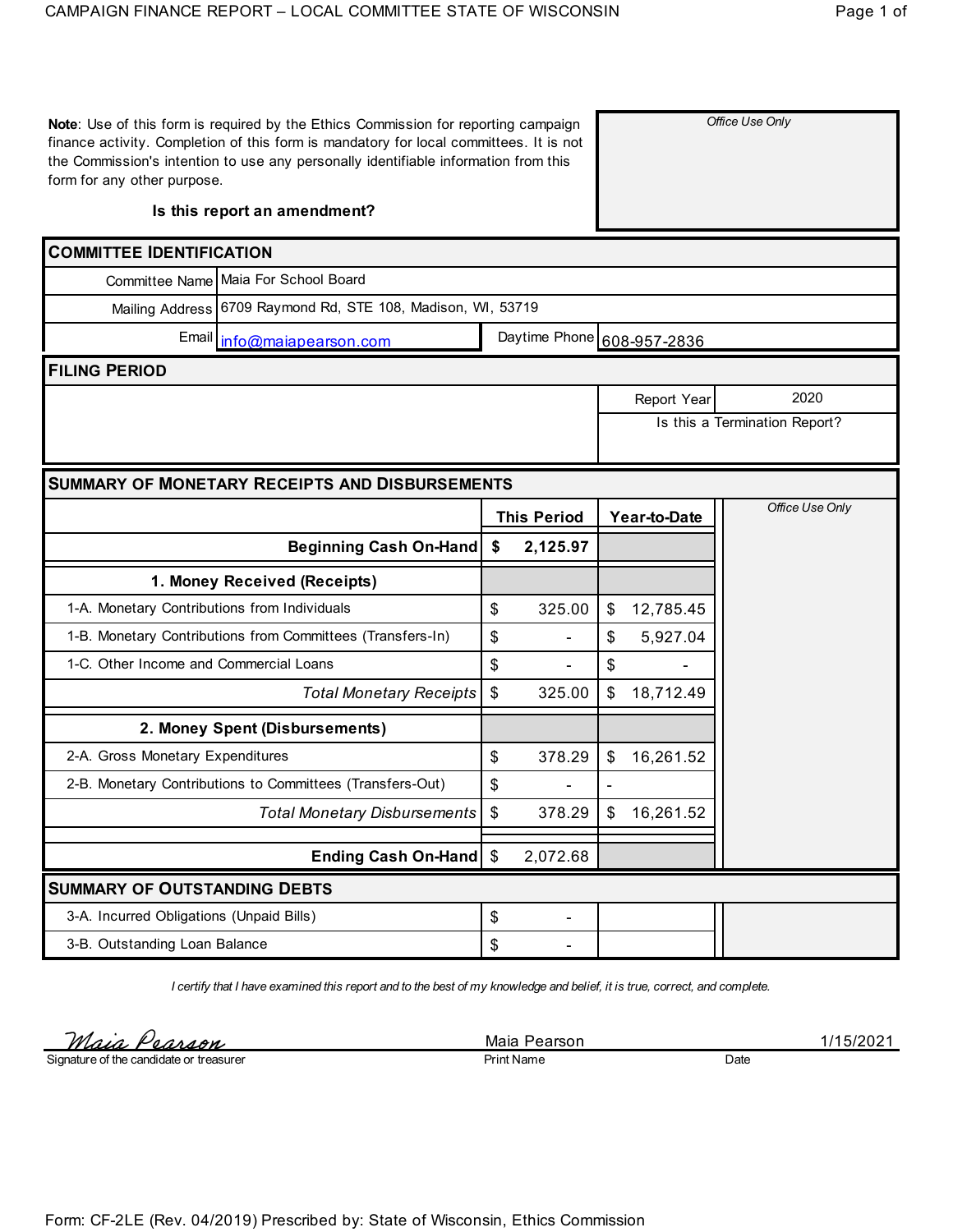| Date | Name                    | <b>Address</b>    | City    | <b>ST</b>  | Zip | <b>Occupation</b>   | Comments | Amount |
|------|-------------------------|-------------------|---------|------------|-----|---------------------|----------|--------|
|      | 12/19/20 Brian Lavendel | 232 Center Avenue | Madison | <b>IWI</b> |     | 53704 Self Emploved |          | 250.00 |
|      | 12/28/20 Krista Eastman | 940 Clarence Ct   | Madison | <b>IW</b>  |     | 53715 Writer        |          | 25.00  |
|      | 12/28/20 Krista Eastman | 940 Clarence Ct   | Madison | <b>W</b>   |     | 53715 Writer        |          | 50.00  |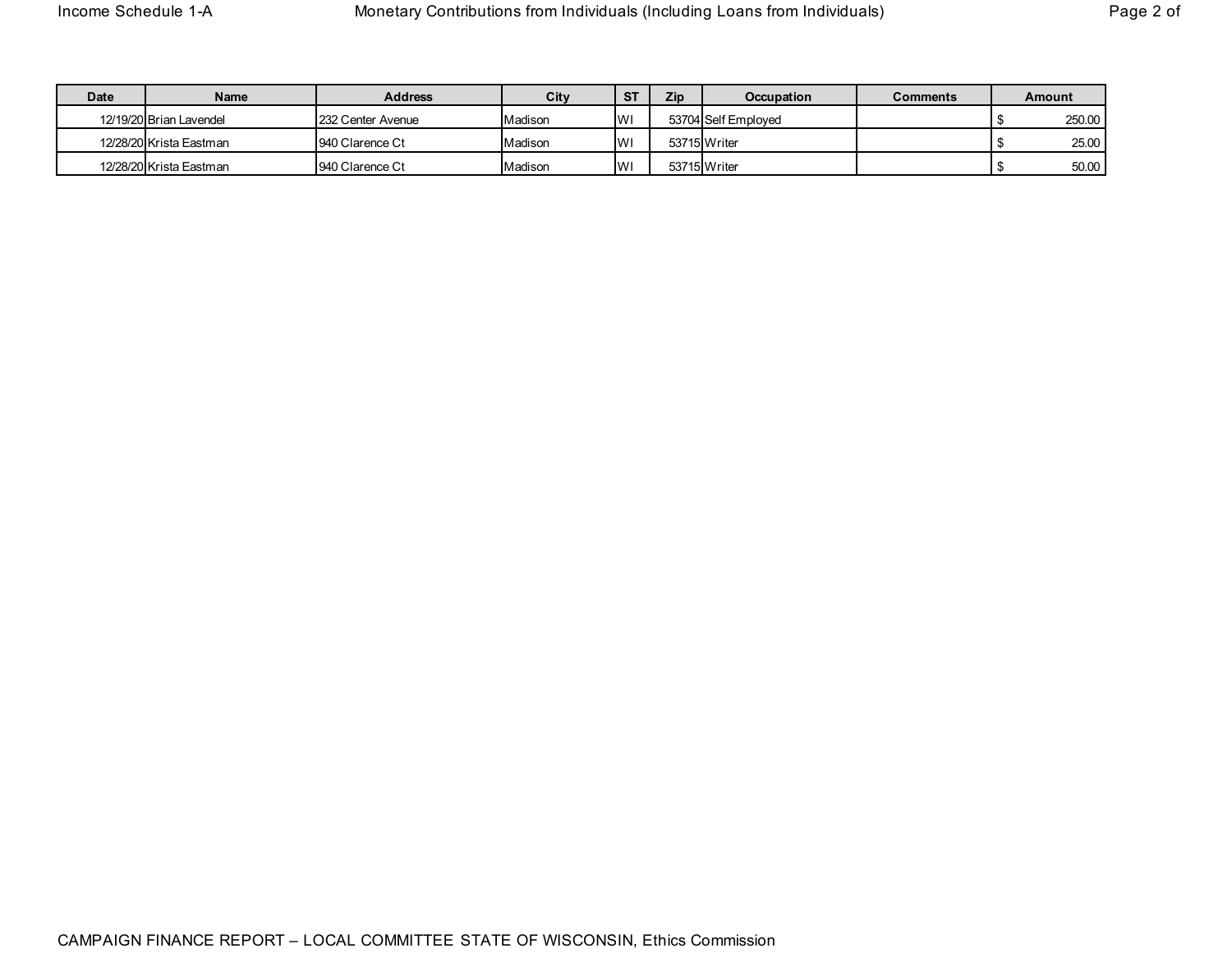| <b>Date</b> | .<br>e Name<br>™mitte<br>⊸om∽ | <b>Address</b> | . .<br>υĸ | $\sim$ | Zip | Comments | <b>Amoun</b><br>_______ |
|-------------|-------------------------------|----------------|-----------|--------|-----|----------|-------------------------|
|             |                               |                |           |        |     |          |                         |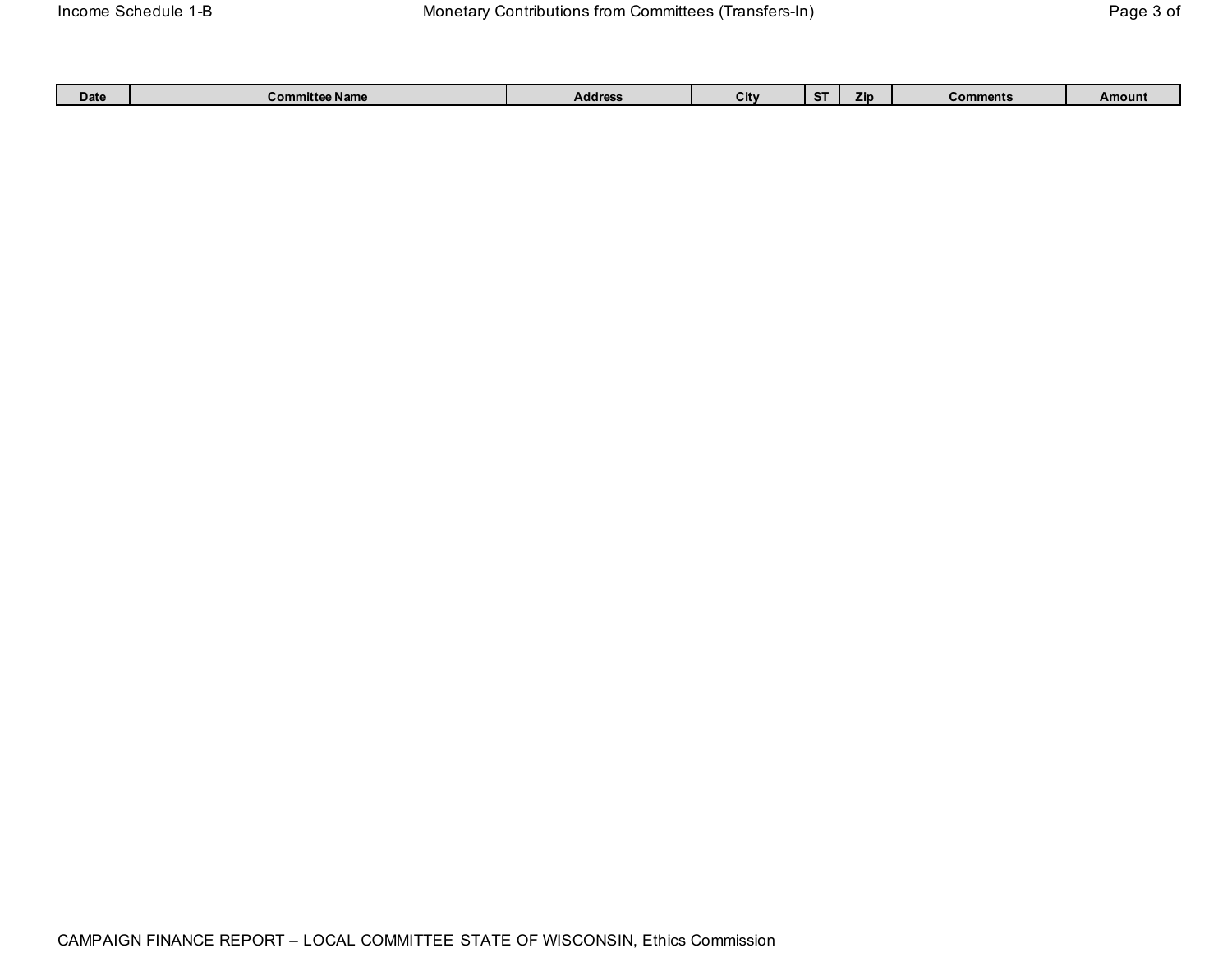| Date | Name | Address | City | $\sim$<br>$\mathbf{z}$ | חוי | ™ Income<br>$\mathbf{v}$<br>son tor<br>Ne | Comments | Amoun. |
|------|------|---------|------|------------------------|-----|-------------------------------------------|----------|--------|
|      |      |         |      |                        |     |                                           |          |        |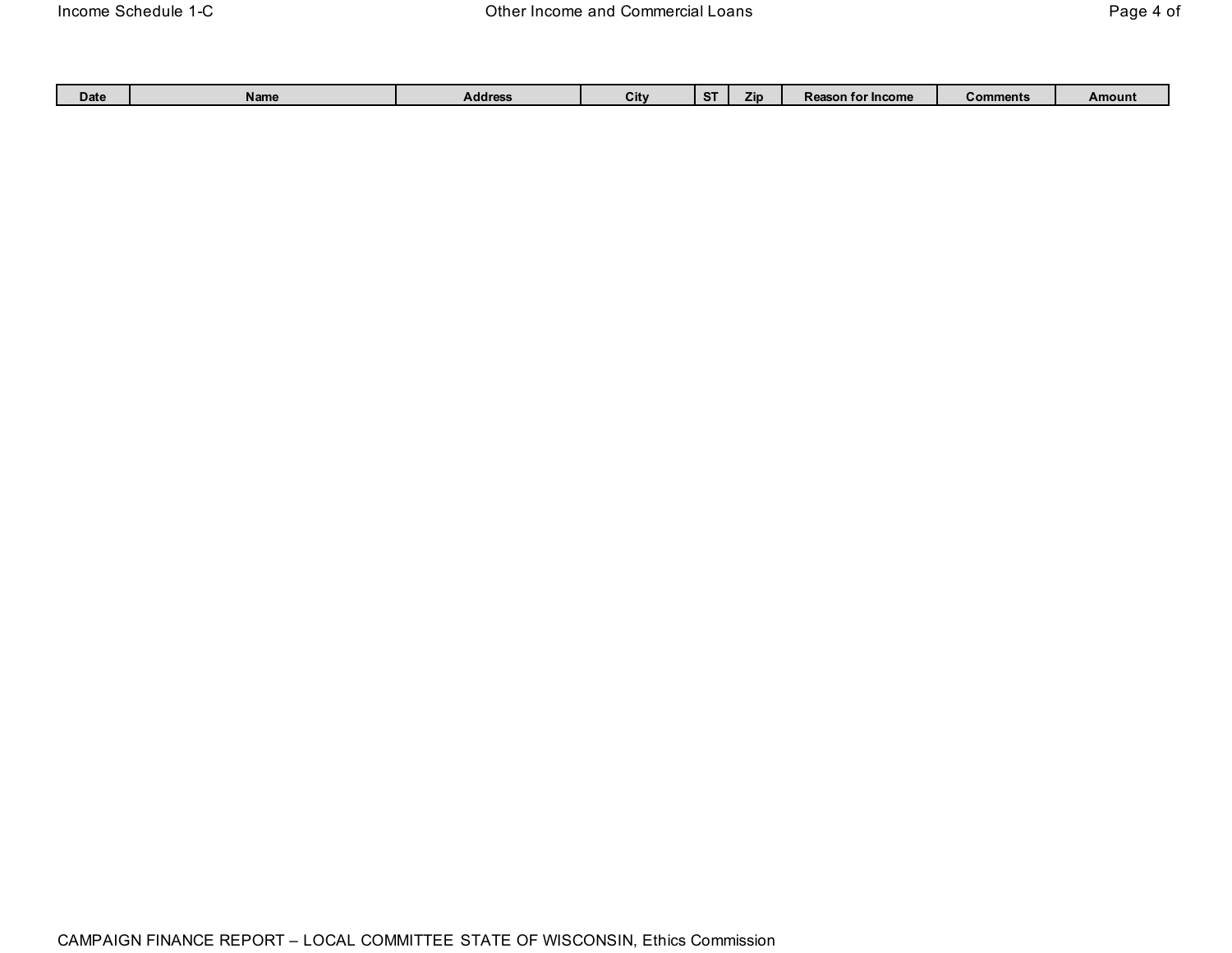| Date           | <b>Name</b>                                  | <b>Address</b>                  | City                | <b>ST</b> | Zip   | <b>Purpose</b>               | <b>Comments</b> |     | <b>Amount</b> |
|----------------|----------------------------------------------|---------------------------------|---------------------|-----------|-------|------------------------------|-----------------|-----|---------------|
|                | 11/6/20 Best Buy                             | 7601 Penn Ave. S                | Richfield           | <b>MN</b> | 55423 | Campaign supplies            |                 |     | 73.84         |
|                | 11/27/20 Weebly                              | 1455 Market St STE 600          | San Francisco       | CA        |       | 94103 Website                |                 |     | 29.95         |
|                | 12/2/20 Freedom Inc                          | 2110 Luann Ln                   | Madison             | WI        |       | 53713 Donation               |                 |     | 10.99         |
|                | 12/2/20 Mentoring Positives                  | 414 Rethke Ave                  | Madison             | WI        |       | 53714 Donation               |                 |     | 10.99         |
|                | 12/2/20 Centro Hispano                       | 810 W Badger Rd                 | Madison             | WI        |       | 53713 Donation               |                 |     | 10.99         |
|                | 12/2/20 Urban Triage                         | 2222 S Park Street              | Madison             | WI        |       | 53713 Donation               |                 | \$. | 10.53         |
|                | 12/2/20 Foundation for Black Womens Wellness | 6601 Grand Teton Plaza Suite A2 | Madison             | WI        |       | 53719 Donation               |                 |     | 10.30         |
|                | 12/2/20 Madym                                | 3330 University Ave Suite 202   | Madison             | WI        |       | 53705 Donation               |                 |     | 10.50         |
|                | 12/2/20 The Snack Sack                       |                                 | Madison             | WI        |       | Donation                     |                 |     | 10.70         |
|                | 12/2/20 Simpson Street Free Press            | PO Box 6307                     | Monona              | WI        |       | 53716 Donation               |                 |     | 10.74         |
|                | 12/2/20 GSAFE                                | 122 E Olin Ave                  | Madison             | WI        |       | 53713 Donation               |                 |     | 10.00         |
| 12/23/20 Zoom  |                                              | 55 Almaden Blvd 6th Floor       | San Jose            | CA        |       | 95113 Campaign comm platform |                 |     | 15.81         |
| 12/29/20 Canva |                                              | 2/2 Lacey St                    | <b>Surrey Hills</b> | <b>AU</b> |       | Graphic tool                 |                 |     | 12.95         |
| 12/29/20 BP    |                                              | 2424 Rimrock Road               | Madison             | WI        |       | 53713 Gasoline               | Gas expense     | \$  | 40.00         |
|                | 12/30/20 Hedi Lamarr Photography             | 407 S Livingston St             | Madison             | WI        |       | 53703 Campaign photos        |                 | \$  | 100.00        |
|                | 12/31/20 Summit Credit Union                 | 2424 Rimrock Road               | Madison             | WI        |       | 53713 Annual card fee        |                 |     | 10.00         |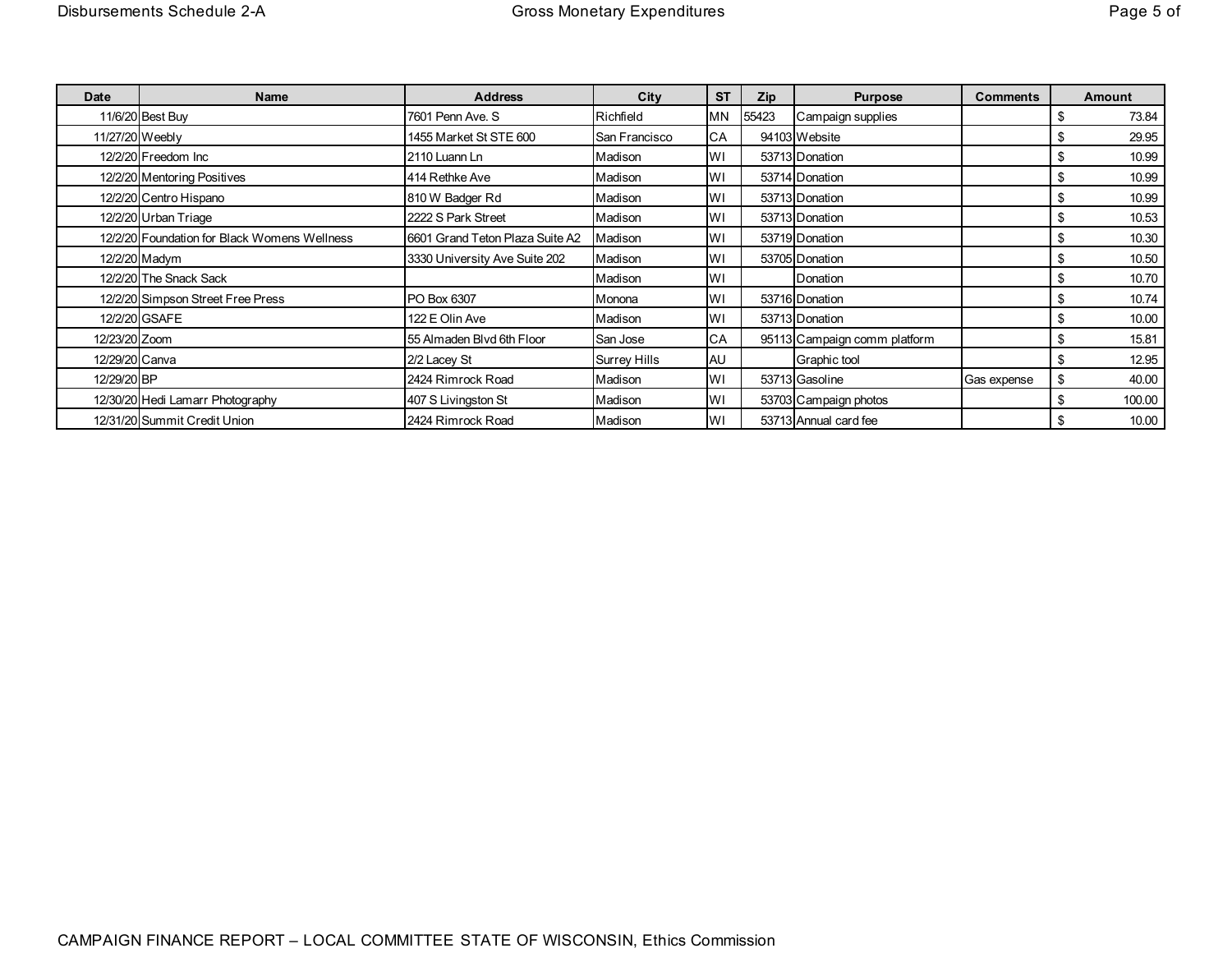| Date | <b>Amittee Name</b><br>cor | <b>Address</b> | $\cdots$<br>ITV<br>vil. | Zin | Comments | Amount |
|------|----------------------------|----------------|-------------------------|-----|----------|--------|
|      |                            |                |                         |     |          |        |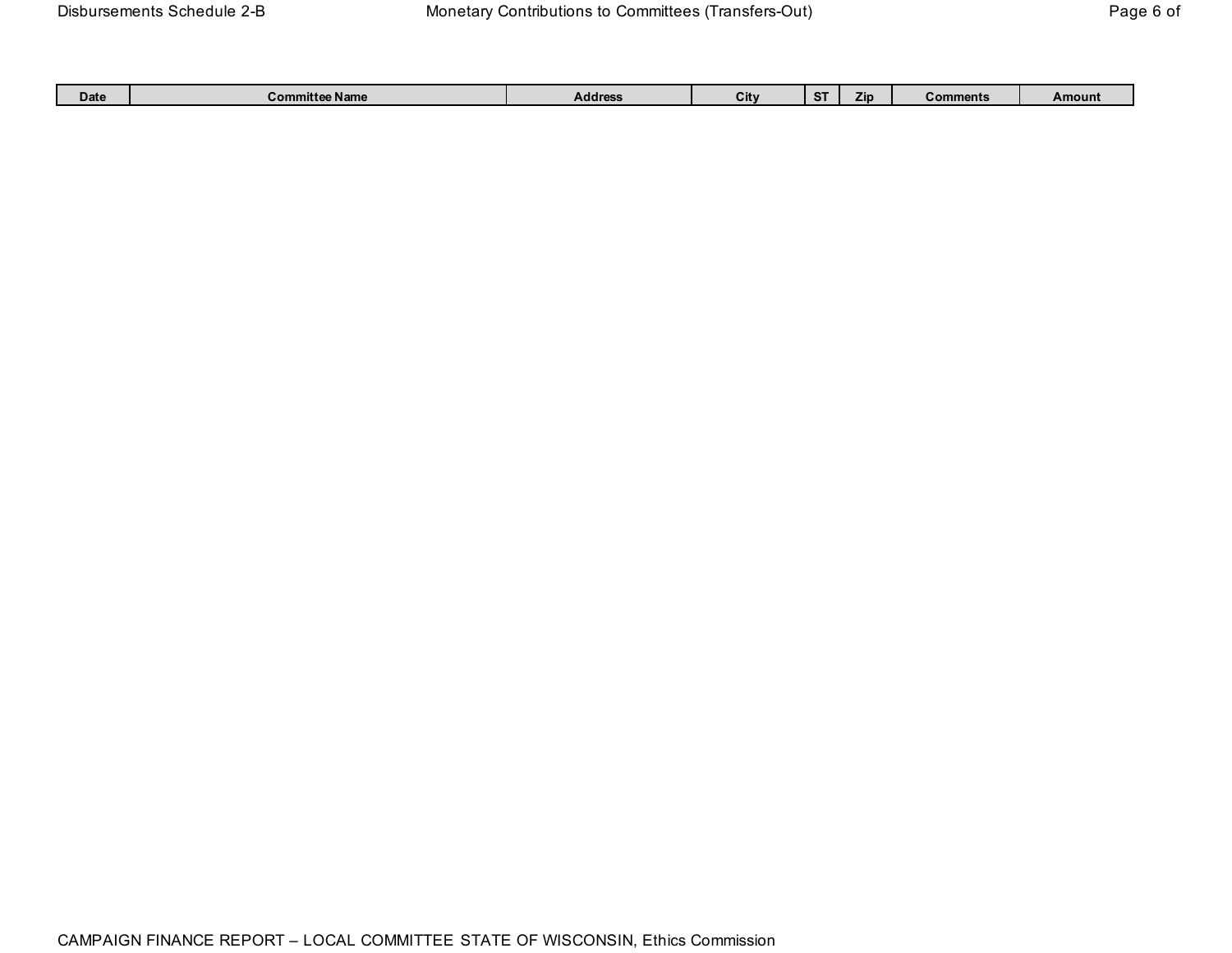| Date | Name | <b>Address</b> | City | <b>CT</b> | Zip | <b>Purpose</b> | Outstanding<br>Balance,<br><b>Beginning of</b><br>Period | New Obligation  <br><b>This Period</b> | <b>Outstanding</b><br><b>Balance, Close of</b><br>Period |
|------|------|----------------|------|-----------|-----|----------------|----------------------------------------------------------|----------------------------------------|----------------------------------------------------------|
|------|------|----------------|------|-----------|-----|----------------|----------------------------------------------------------|----------------------------------------|----------------------------------------------------------|